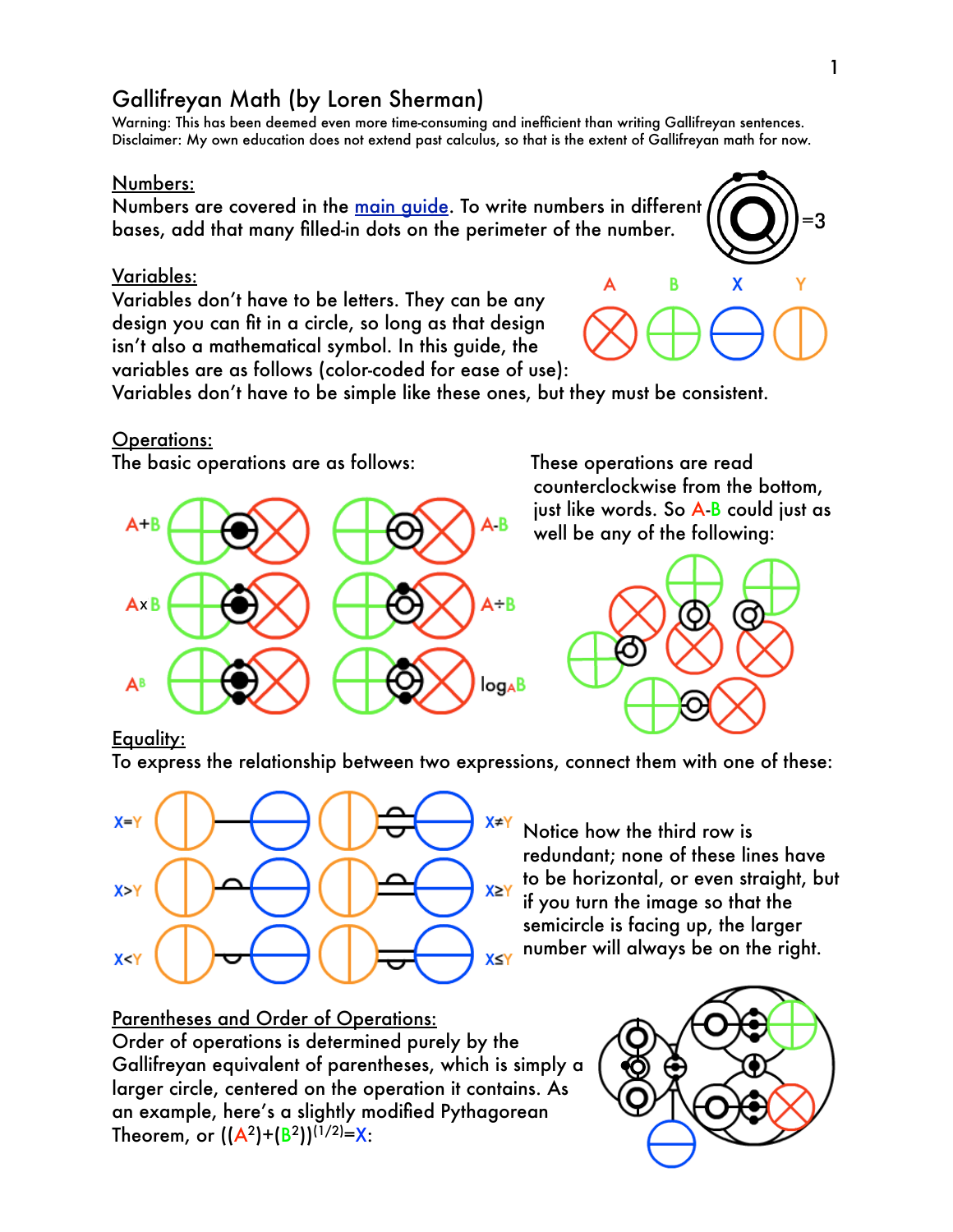It would be simpler to write (1/2) as 0.5, but it was necessary to demonstrate that parentheses do not have to entirely enclose the things they contain.

Functions: